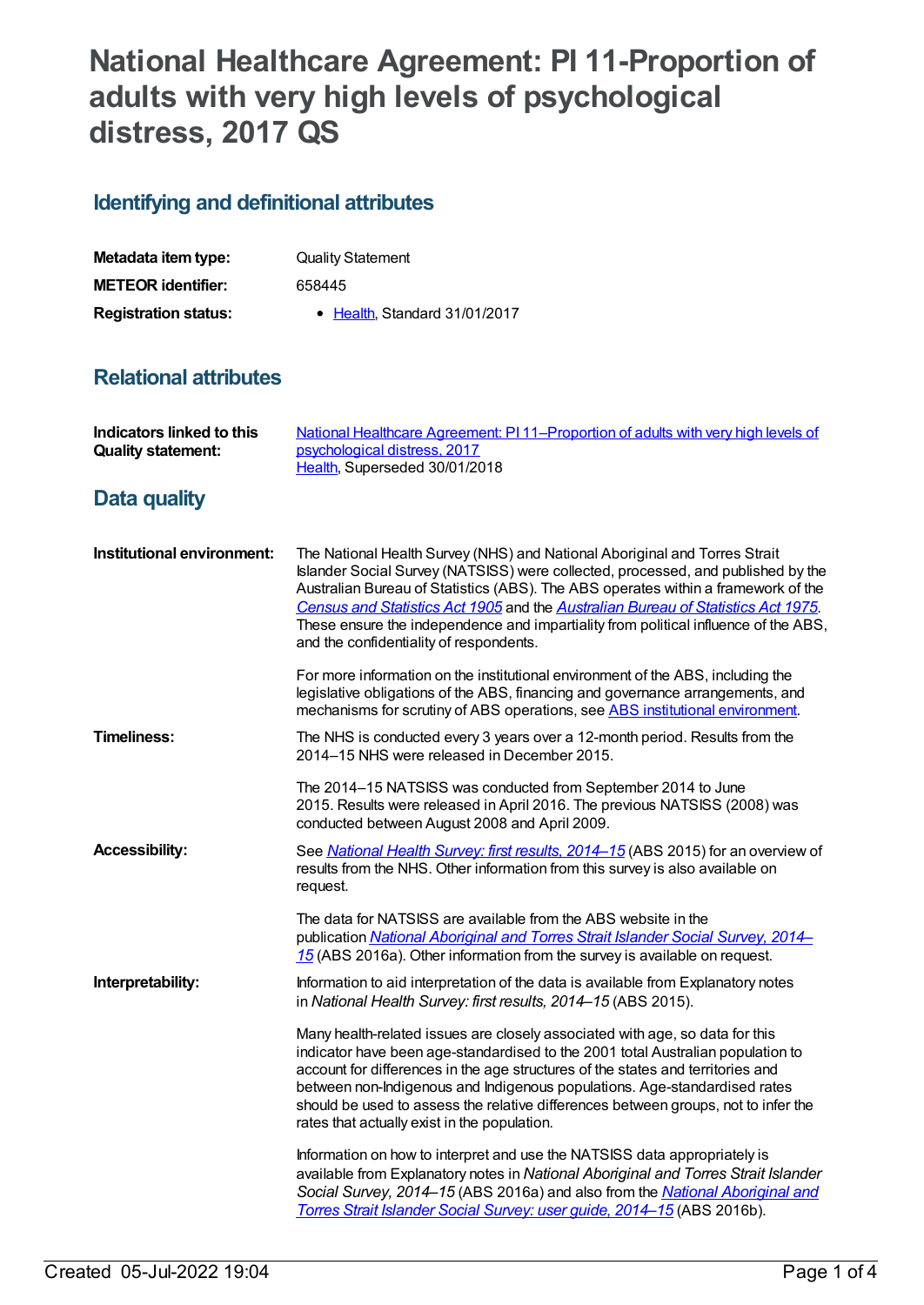**Relevance:** The 2014–15 NHS collected information about psychological distress using the Kessler Psychological Distress Scale–10 (K10). The K10 is a scale of non-specific psychological distress. Adults aged 18 years and over were asked questions about negative emotional states experienced in the 4 weeks prior to interview.

> For each question, there was a five-level response scale based on the amount of time that a respondent experienced the particular problem. The response options were:

- all of the time
- most of the time
- some of the time
- a little of the time
- none of the time.

Each of the items were scored from 1 for 'none' to 5 for 'all of the time'. Scores for the ten items were summed, yielding a minimum possible score of 10 and a maximum possible score of 50, with low scores indicating low levels of psychological distress and high scores indicating high levels of psychological distress.

K10 results are grouped for output into the following four levels of psychological distress:

- low (scores of 10–15, indicating little or no psychological distress)
- moderate (scores of 16–21)
- high (scores of 22–29)
- very high (scores of 30–50)

Based on research from other population studies, a very high level of psychological distress shown by the K10 may indicate a need for professional help.

While Indigenous status is collected in the NHS, the survey sample and methodology are not designed to provide output that separately identifies Aboriginal and Torres Strait Islander people. Comparisons between the psychological distress of Aboriginal and Torres Strait Islander and non-Indigenous persons utilise National Aboriginal and Torres Strait Islander Social Survey data for Aboriginal and Torres Strait Islander rates. In the previous reporting cycle, these comparisons were based on the 2011–12 NHS and the 2012–13 National Aboriginal and Torres Strait Islander Health Survey.

The 2014–15 NATSISS collects information about psychological distress experienced by Aboriginal and Torres Strait Islander persons aged 18 years and over using the Kessler–5 (K5) Scale, which is a subset of five questions from the Kessler Psychological Distress Scale–10 (K10). For comparability, NHS data for non-Indigenous rates of psychological distress were derived to match the NATSISS questions. Differences between the K5 collected in the NATSISS and the K10 collected in the NHS are summarised in the information paper:*Use of the Kessler [Psychological](http://www.abs.gov.au/ausstats/abs@.nsf/mf/4817.0.55.001) Distress Scale in ABS health surveys, Australia, 2007–08* (ABS 2012).

Responses to the K5 questions were summed, resulting in a minimum possible score of 5 and a maximum possible score of 25. Low scores indicate low levels of psychological distress and high scores indicate high levels of psychological distress. Scores were grouped and output as follows:

- low/moderate 5-11
- high/very high 12–25
- not stated.

Professor Kessler was consulted on the use of the modified scale and advised that the K5 provides a worthwhile short set of psychological distress questions. For more information see *[Measuring](http://www.aihw.gov.au/publication-detail/?id=6442468208) the social and emotional wellbeing of Aboriginal and Torres Strait Islander peoples* (AIHW 2009).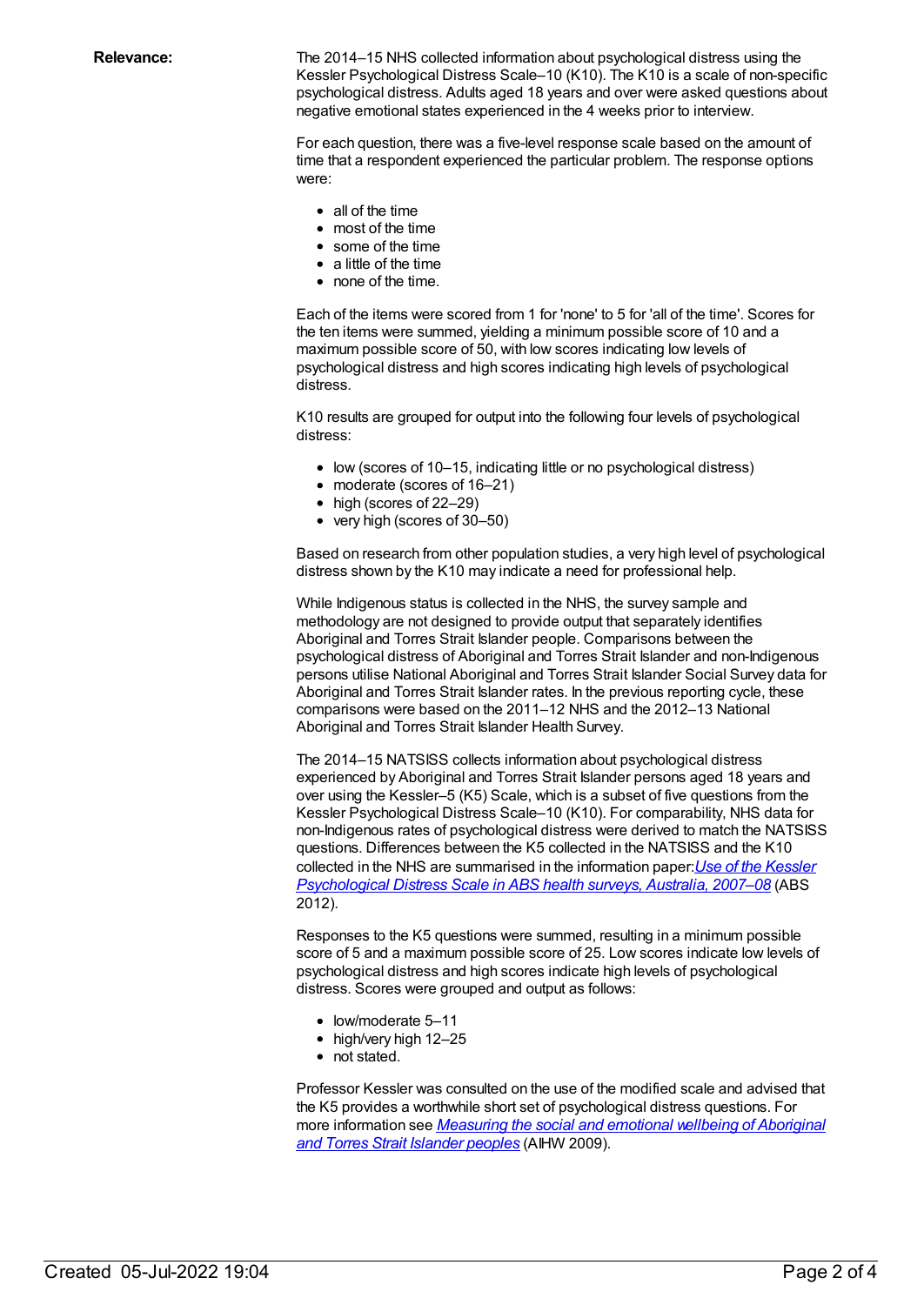**Accuracy:** The NHS was conducted in all states and territories, excluding *Very remote* areas. Non-private dwellings such as hotels, motels, hospitals, nursing homes and shortstay caravan parks were also not included in the survey. The exclusion of persons usually residing in *Very remote* areas has a small impact on estimates, except for the Northern Territory, where such persons make up approximately 28% of the population living in private dwellings. The response rate for the 2014–15 NHS was 82% and the 2011–12 NHS was 85%. Results are weighted to account for nonresponse.

> The 2014–15 NATSISS was conducted in all states and territories, including *Very remote* areas. Non-private dwellings such as hotels, motels, hospitals, nursing homes and short-stay caravan parks were excluded from the survey. The final response rate for the 2014–15 NATSISS was 80%. Results are weighted to account for non-response.

As they are drawn from a sample survey, the indicators are subject to sampling error. Sampling error occurs because only a small proportion of the population is used to produce estimates that represent the whole population. Sampling error can be reliably estimated as it is calculated based on the scientific methods used to design surveys. Rates should be considered with reference to their relative standard error (RSE). Estimates with RSEs between 25%and 50% should be used with caution. Estimates with RSEs greater than 50% are generally considered too unreliable for general use.

Comparisons cannot be drawn between rates of high/very high psychological distress from the 2014–15 NHS and those from the 2014–15 NATSISS, unless K5 data are provided from the 2014–15 NHS for non-Indigenous persons only.

Male rates of very high psychological distress in Tasmania and the Australian Capital Territory should be used with caution, while rates for males and females in the Northern Territory are too unreliable for general use.

Sampling errors for adult rates of very high psychological distress by remoteness are generally within acceptable limits except for the rate for people living in *Remote* areas, which should be used with caution.

Sampling errors for adult rates of very high psychological distress by Socio-Economic Indexes for Areas (SEIFA) Index of Relative Socioeconomic Disadvantage (IRSD) deciles are generally within acceptable limits apart from decile 9, which should be used with caution.

Sampling errors for high/very high levels of psychological distress by remoteness by state in*Outer regional* areas should be used with some caution except in South Australia, Tasmania and the Northern Territory, which are generally within acceptable limits. In *Inner regional* areas, the rate for South Australia should be used with caution, while the rate for Western Australia is too unreliable to use.

Rates for high/very high levels of psychological distress by SEIFA IRSD quintiles by state generally have RSEs within acceptable ranges except for quintile 1 in Western Australia which should be used with caution and in the Australian Capital Territory and the Northern Territory, where it is too unreliable for use. Quintile 2 in the Australian Capital Territory is too unreliable for use while in the Northern Territory it should be used with caution. Quintile 3 should be used with caution in both the Australian Capital Territory and the Northern Territory. Quintile 4 in Northern Territory should be used with caution. Quintile 5 inQueensland and the Australian Capital Territory should be used with caution, but in Tasmania is too unreliable to use.

Sampling errors for rates of people with a disability or restrictive long-term health condition by state are generally within acceptable limits, but should be used with caution in the Northern Territory.